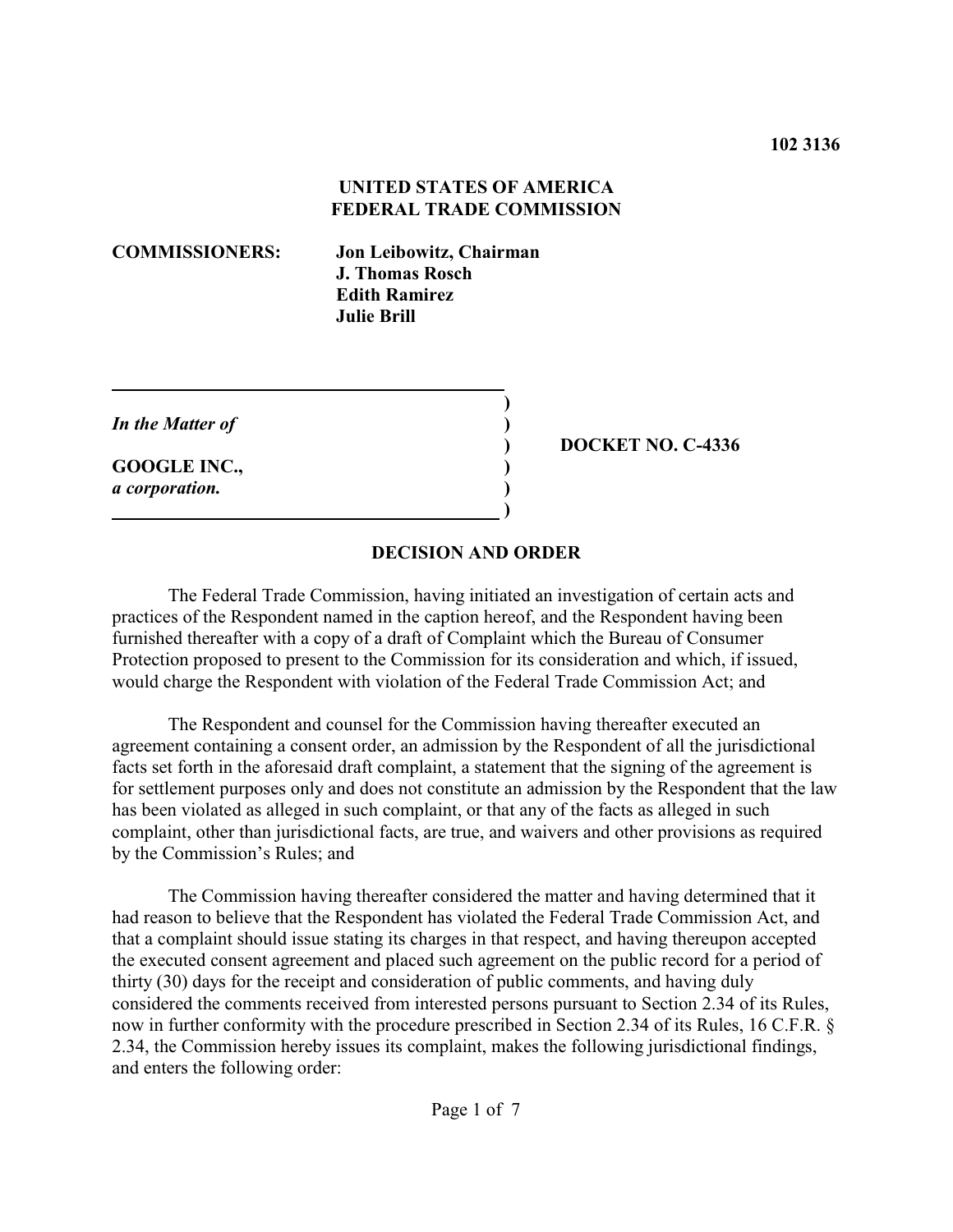- 1. Respondent Google is a Delaware corporation with its principal office or place of business at 1600 Amphitheatre Parkway, Mountain View, CA 94043.
- 2. The Federal Trade Commission has jurisdiction of the subject matter of this proceeding and of the Respondent, and the proceeding is in the public interest.

# **ORDER**

## **DEFINITIONS**

For purposes of this order, the following definitions shall apply:

- 1. Unless otherwise specified, "respondent" shall mean Google, its successors and assigns, officers, agents, representatives, and employees. For the purpose of Parts I, II, and III of this order, "respondent" shall also mean Google acting directly or through any corporation, subsidiary, division, website, or other device.
- 2. "Clear(ly) and prominent(ly)" shall mean:
	- A. In textual communications (*e.g.*, printed publications or words displayed on the screen of a computer or mobile device), the required disclosures are of a type, size, and location sufficiently noticeable for an ordinary consumer to read and comprehend them, in print that contrasts highly with the background on which they appear;
	- B. In communications disseminated orally or through audible means (*e.g.*, radio or streaming audio), the required disclosures are delivered in a volume and cadence sufficient for an ordinary consumer to hear and comprehend them;
	- C. In communications disseminated through video means (*e.g.*, television or streaming video), the required disclosures are in writing in a form consistent with subpart (A) of this definition and shall appear on the screen for a duration sufficient for an ordinary consumer to read and comprehend them, and in the same language as the predominant language that is used in the communication; and
	- D. In all instances, the required disclosures: (1) are presented in an understandable language and syntax; and (2) include nothing contrary to, inconsistent with, or in mitigation of any other statements or disclosures provided by respondent.
- 3. "Commerce" shall mean as defined in Section 4 of the Federal Trade Commission Act, 15 U.S.C. § 44.
- 4. "Google user" shall mean an identified individual from whom respondent has collected information for the purpose of providing access to respondent's products and services.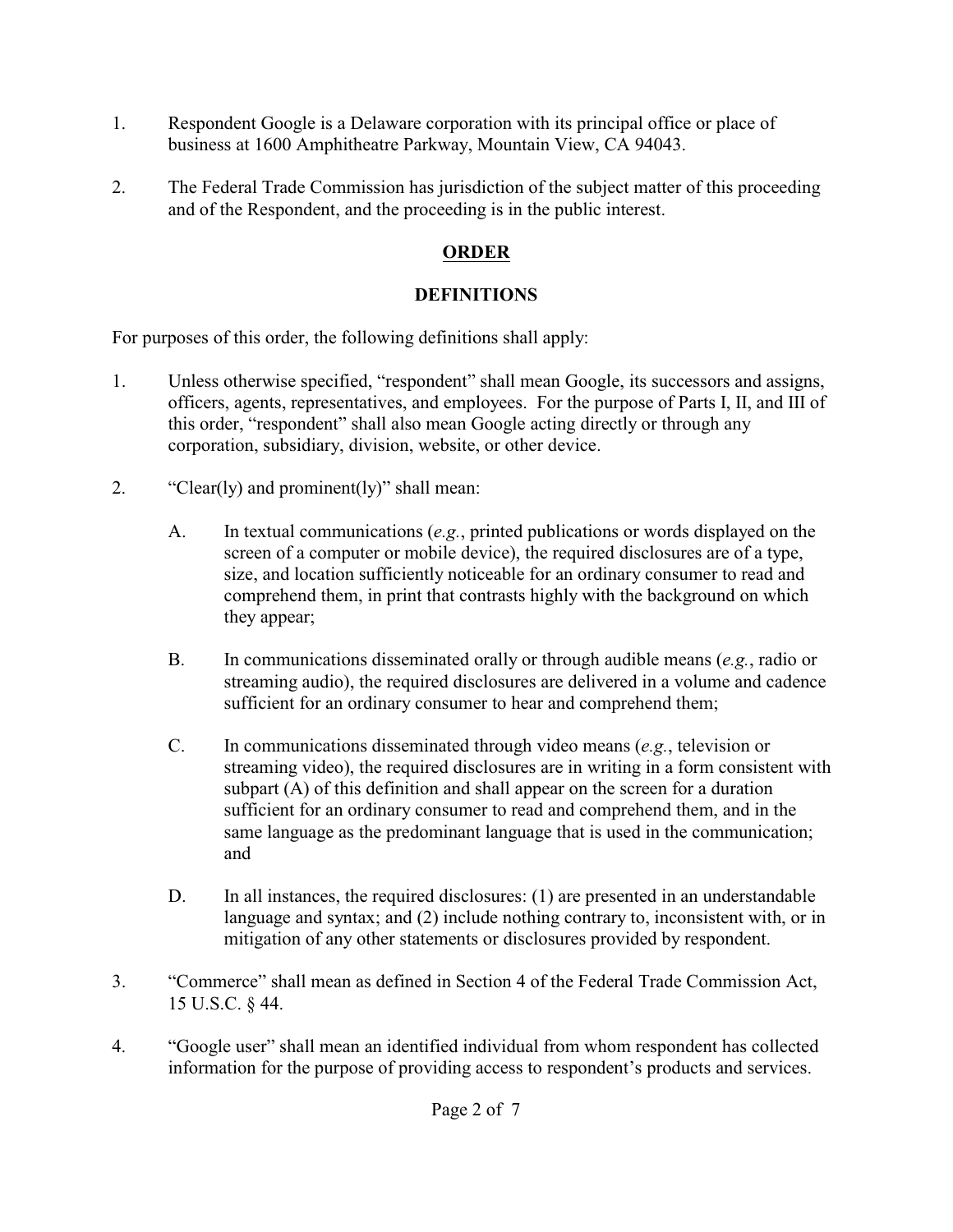- 5. "Covered information" shall mean information respondent collects from or about an individual, including, but not limited to, an individual's: (a) first and last name; (b) home or other physical address, including street name and city or town; (c) email address or other online contact information, such as a user identifier or screen name; (d) persistent identifier, such as IP address; (e) telephone number, including home telephone number and mobile telephone number; (f) list of contacts; (g) physical location; or any other information from or about an individual consumer that is combined with (a) through (g) above.
- 6. "Third party" shall mean any individual or entity other than: (1) respondent; (2) a service provider of respondent that: (i) uses or receives covered information collected by or on behalf of respondent for and at the direction of the respondent and no other individual or entity, (ii) does not disclose the data, or any individually identifiable information derived from such data, to any individual or entity other than respondent, and (iii) does not use the data for any other purpose; or (3) any entity that uses covered information only as reasonably necessary: (i) to comply with applicable law, regulation, or legal process, (ii) to enforce respondent's terms of use, or (iii) to detect, prevent, or mitigate fraud or security vulnerabilities.

### **I.**

**IT IS ORDERED** that respondent, in or affecting commerce, shall not misrepresent in any manner, expressly or by implication:

- A. the extent to which respondent maintains and protects the privacy and confidentiality of any covered information, including, but not limited to, misrepresentations related to: (1) the purposes for which it collects and uses covered information, and (2) the extent to which consumers may exercise control over the collection, use, or disclosure of covered information.
- B. the extent to which respondent is a member of, adheres to, complies with, is certified by, is endorsed by, or otherwise participates in any privacy, security, or any other compliance program sponsored by the government or any other entity, including, but not limited to, the U.S.-EU Safe Harbor Framework.

### **II.**

**IT IS FURTHER ORDERED** that respondent, prior to any new or additional sharing by respondent of the Google user's identified information with any third party, that: 1) is a change from stated sharing practices in effect at the time respondent collected such information, and 2) results from any change, addition, or enhancement to a product or service by respondent, in or affecting commerce, shall: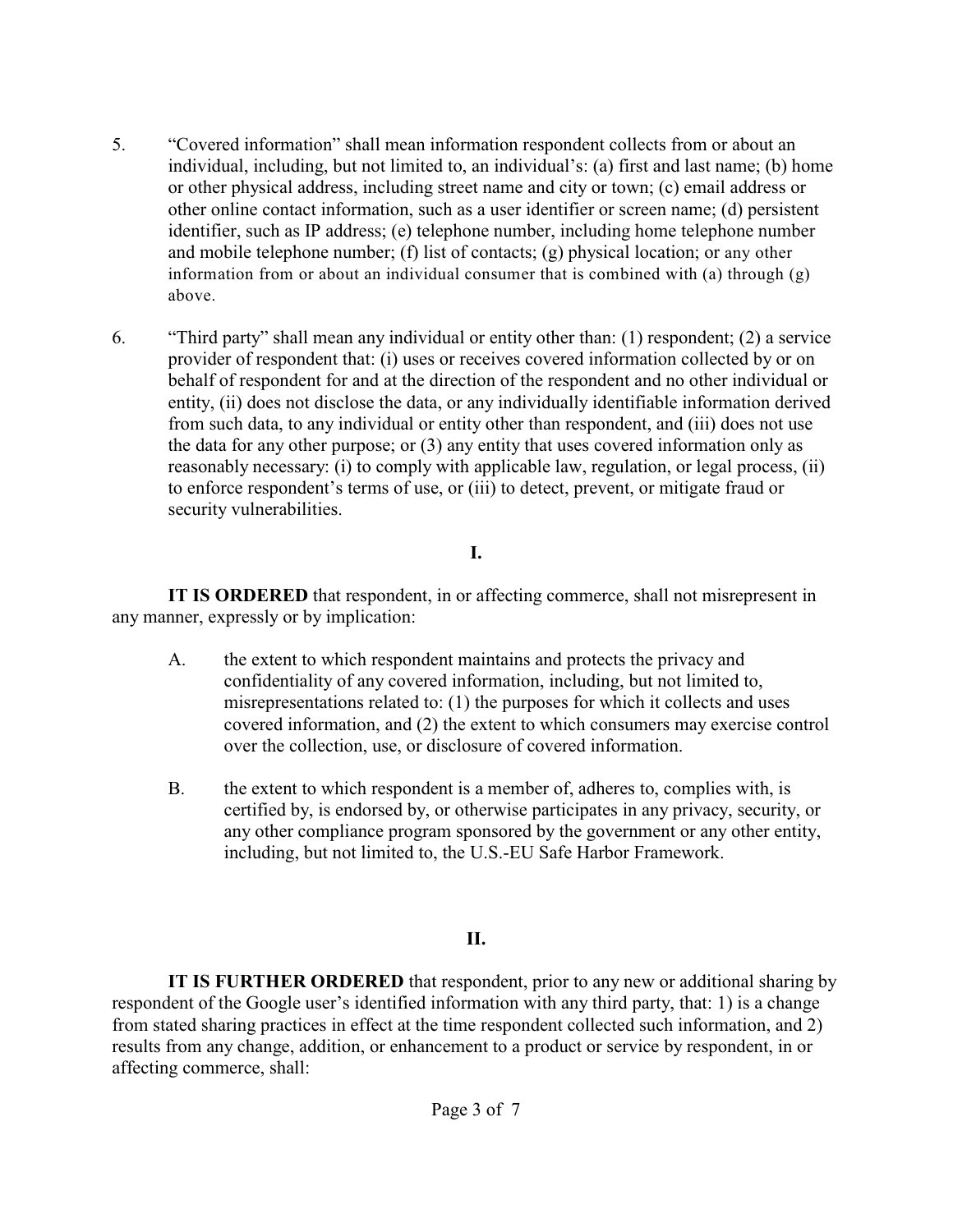- A. Separate and apart from any final "end user license agreement," "privacy policy," "terms of use" page, or similar document, clearly and prominently disclose: (1) that the Google user's information will be disclosed to one or more third parties, (2) the identity or specific categories of such third parties, and (3) the purpose(s) for respondent's sharing; and
- B. Obtain express affirmative consent from the Google user to such sharing.

# **III.**

**IT IS FURTHER ORDERED** that respondent, in or affecting commerce, shall, no later than the date of service of this order, establish and implement, and thereafter maintain, a comprehensive privacy program that is reasonably designed to: (1) address privacy risks related to the development and management of new and existing products and services for consumers, and (2) protect the privacy and confidentiality of covered information. Such program, the content and implementation of which must be documented in writing, shall contain privacy controls and procedures appropriate to respondent's size and complexity, the nature and scope of respondent's activities, and the sensitivity of the covered information, including:

- A. the designation of an employee or employees to coordinate and be responsible for the privacy program.
- B. the identification of reasonably foreseeable, material risks, both internal and external, that could result in the respondent's unauthorized collection, use, or disclosure of covered information, and an assessment of the sufficiency of any safeguards in place to control these risks. At a minimum, this privacy risk assessment should include consideration of risks in each area of relevant operation, including, but not limited to: (1) employee training and management, including training on the requirements of this order, and (2) product design, development, and research.
- C. the design and implementation of reasonable privacy controls and procedures to address the risks identified through the privacy risk assessment, and regular testing or monitoring of the effectiveness of those privacy controls and procedures.
- D. the development and use of reasonable steps to select and retain service providers capable of appropriately protecting the privacy of covered information they receive from respondent, and requiring service providers by contract to implement and maintain appropriate privacy protections.
- E. the evaluation and adjustment of respondent's privacy program in light of the results of the testing and monitoring required by subpart C, any material changes to respondent's operations or business arrangements, or any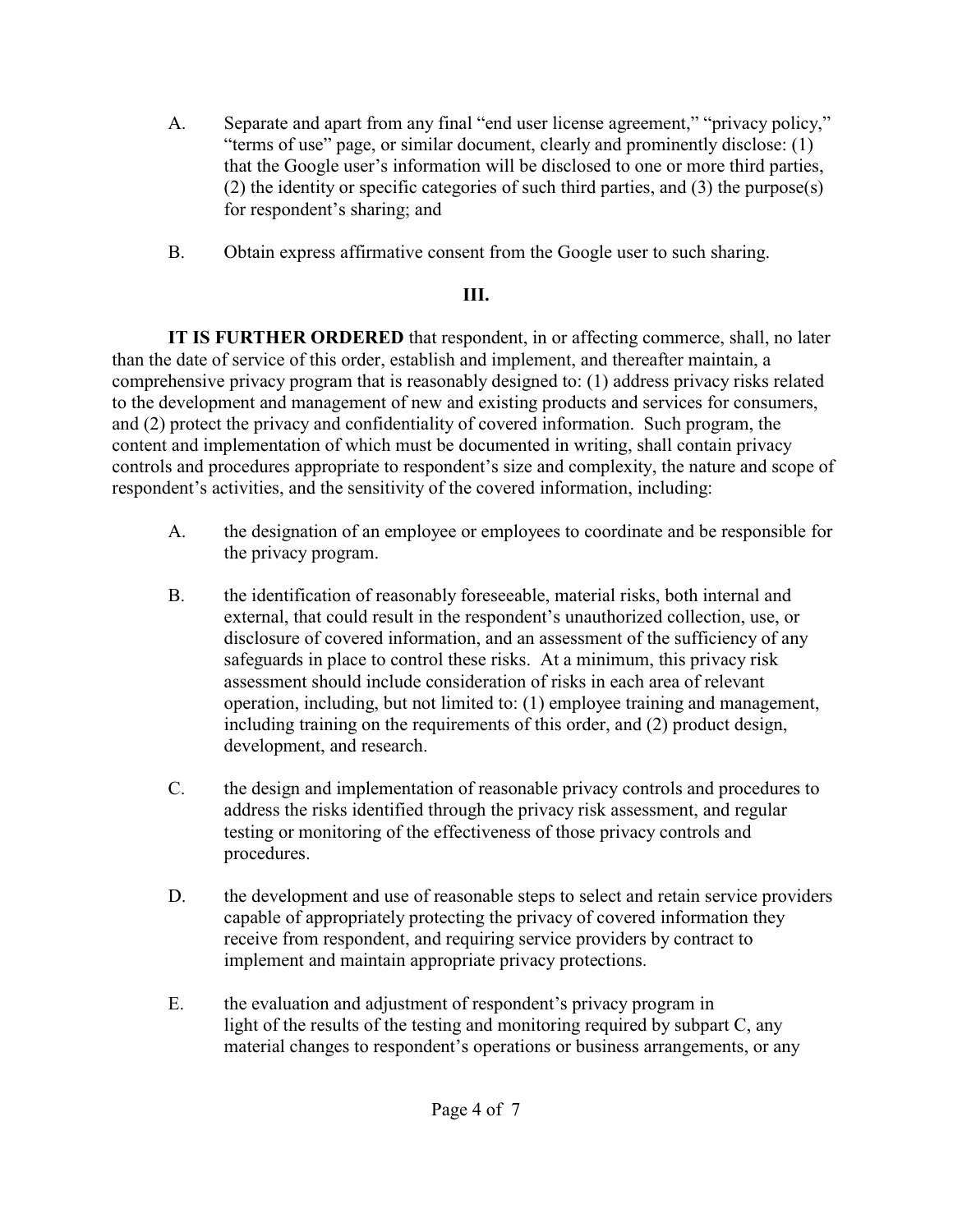other circumstances that respondent knows or has reason to know may have a material impact on the effectiveness of its privacy program.

### **IV.**

**IT IS FURTHER ORDERED** that, in connection with its compliance with Part III of this order, respondent shall obtain initial and biennial assessments and reports ("Assessments") from a qualified, objective, independent third-party professional, who uses procedures and standards generally accepted in the profession. A person qualified to prepare such Assessments shall have a minimum of three (3) years of experience in the field of privacy and data protection. All persons conducting such Assessments and preparing such reports shall be approved by the Associate Director for Enforcement, Bureau of Consumer Protection, Federal Trade Commission, Washington, D.C. 20580, in his or her sole discretion. The reporting period for the Assessments shall cover: (1) the first one hundred and eighty (180) days after service of the order for the initial Assessment, and (2) each two (2) year period thereafter for twenty (20) years after service of the order for the biennial Assessments. Each Assessment shall:

- A. set forth the specific privacy controls that respondent has implemented and maintained during the reporting period;
- B. explain how such privacy controls are appropriate to respondent's size and complexity, the nature and scope of respondent's activities, and the sensitivity of the covered information;
- C. explain how the privacy controls that have been implemented meet or exceed the protections required by Part III of this order; and
- D. certify that the privacy controls are operating with sufficient effectiveness to provide reasonable assurance to protect the privacy of covered information and that the controls have so operated throughout the reporting period.

Each Assessment shall be prepared and completed within sixty (60) days after the end of the reporting period to which the Assessment applies. Respondent shall provide the initial Assessment to the Associate Director for Enforcement, Bureau of Consumer Protection, Federal Trade Commission, Washington, D.C. 20580, within ten (10) days after the Assessment has been prepared. All subsequent biennial Assessments shall be retained by respondent until the order is terminated and provided to the Associate Director of Enforcement within ten (10) days of request.

## **V.**

**IT IS FURTHER ORDERED** that respondent shall maintain and upon request make available to the Federal Trade Commission for inspection and copying, unless respondent asserts a valid legal privilege, a print or electronic copy of: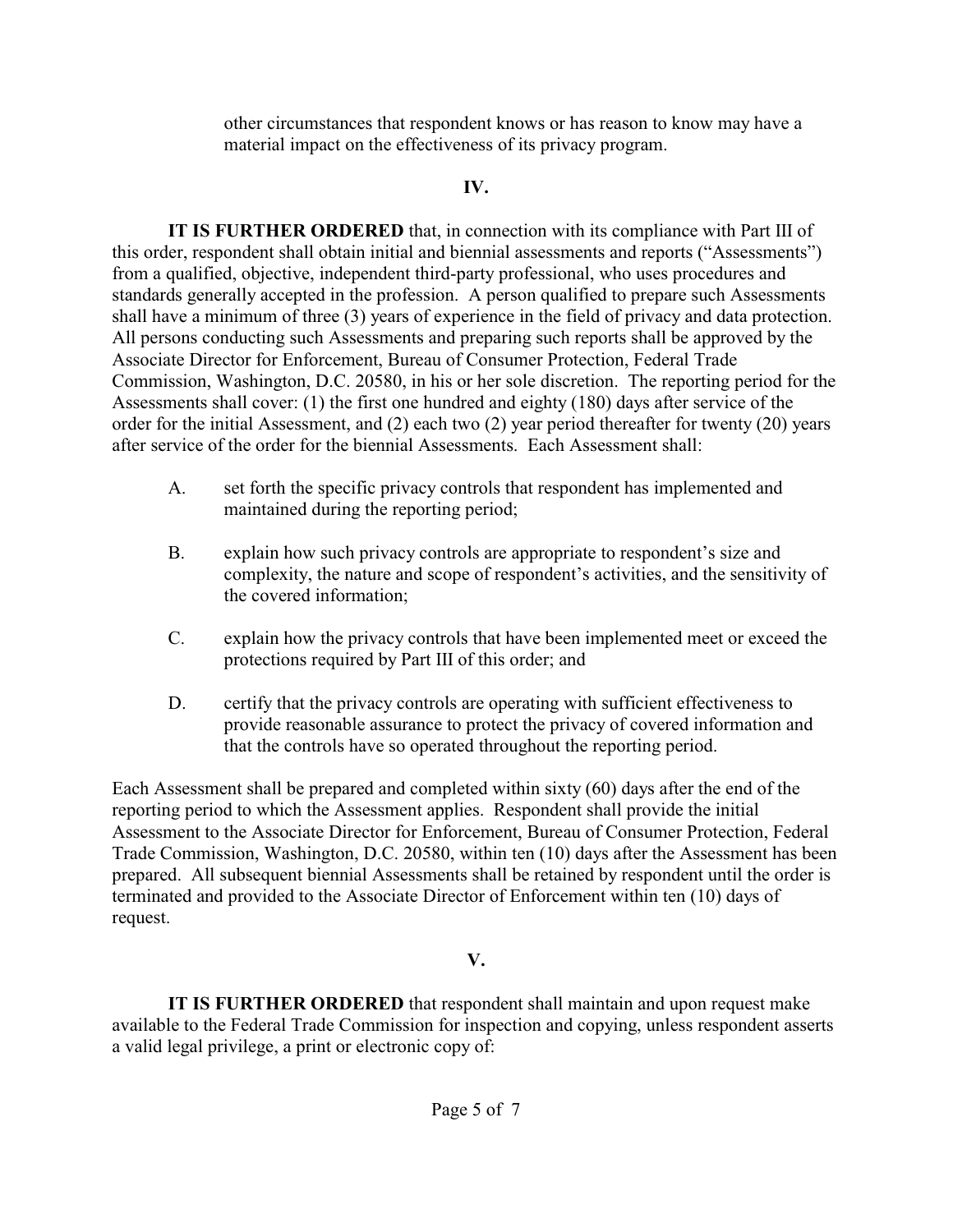- A. for a period of three (3) years from the date of preparation or dissemination, whichever is later, all widely disseminated statements that describe the extent to which respondent maintains and protects the privacy and confidentiality of any covered information, with all materials relied upon in making or disseminating such statements;
- B. for a period of six (6) months from the date received, all consumer complaints directed at respondent, or forwarded to respondent by a third party, that allege unauthorized collection, use, or disclosure of covered information and any responses to such complaints;
- C. for a period of five (5) years from the date received, any documents, whether prepared by or on behalf of respondent, that contradict, qualify, or call into question respondent's compliance with this order; and
- D. for a period of three (3) years after the date of preparation of each Assessment required under Part III of this order, all materials relied upon to prepare the Assessment, whether prepared by or on behalf of respondent, including but not limited to all plans, reports, studies, reviews, audits, audit trails, policies, training materials, and assessments, for the compliance period covered by such Assessment.

### **VI.**

**IT IS FURTHER ORDERED** that respondent shall deliver a copy of this order to all current and future principals, officers, directors, and managers, and to all current and future employees, agents, and representatives having supervisory responsibilities relating to the subject matter of this order. Respondent shall deliver this order to such current personnel within thirty (30) days after service of this order, and to such future personnel within thirty (30) days after the person assumes such position or responsibilities.

### **VII.**

**IT IS FURTHER ORDERED** that respondent shall notify the Commission at least thirty (30) days prior to any change in the corporation that may affect compliance obligations arising under this order, including, but not limited to, a dissolution, assignment, sale, merger, or other action that would result in the emergence of a successor corporation; the creation or dissolution of a subsidiary, parent, or affiliate that engages in any acts or practices subject to this order; the proposed filing of a bankruptcy petition; or a change in either corporate name or address. Provided, however, that, with respect to any proposed change in the corporation about which respondent learns less than thirty (30) days prior to the date such action is to take place, respondent shall notify the Commission as soon as is practicable after obtaining such knowledge. All notices required by this Part shall be sent by certified mail to the Associate Director,